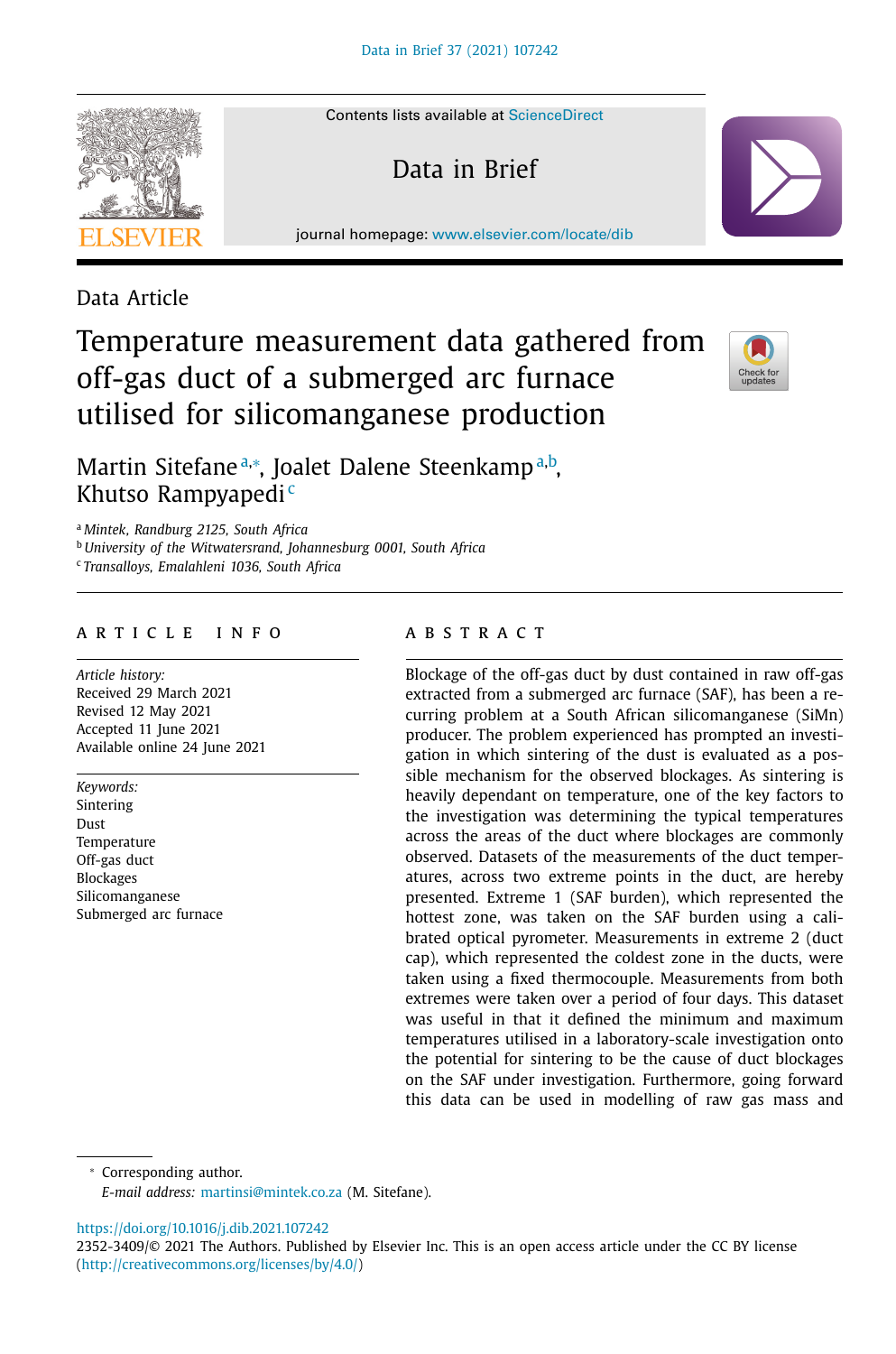heat transfer or other related dust transportation phenomena along the ducts. Additional foreseeable uses of this data includes applications in duct and baghouse designs where dust-laden off-gas temperature is a factor, energy loss calculations for the process, and researchers or other stakeholders interested in knowing the dust-laden off-gas exit temperature for a SAF operation applying an open or semi-open roof configuration, in SiMn production.

> © 2021 The Authors. Published by Elsevier Inc. This is an open access article under the CC BY license [\(http://creativecommons.org/licenses/by/4.0/\)](http://creativecommons.org/licenses/by/4.0/)

## **Specifications Table**

| Subject                        | Engineering                                                                |
|--------------------------------|----------------------------------------------------------------------------|
| Specific subject area          | Temperature measurement data used in evaluation of potential for sintering |
|                                | along the off-gas ducts of a submerged arc furnace (SAF) applied in        |
|                                | silicomanganese production                                                 |
| Type of data                   | Tables, graphs                                                             |
| How data were acquired         | K-type thermocouple                                                        |
|                                | Optical pyrometer (Minolta/Land Cyclops 52 infrared thermometer)           |
| Data format                    | Raw, filtered, analysed                                                    |
| Parameters for data collection | For both the duct cap and SAF burden:                                      |
|                                | • Maximum measured temperature in $\degree$ C                              |
|                                | • Minimum measured temperature in $°C$                                     |
|                                | • Calculated mean temperature in °C                                        |
|                                | • Calculated standard deviation in ${}^{\circ}C$                           |
| Description of data collection | The temperature was measured in two ways: On the SAF burden (hot section), |
|                                | an optical pyrometer was used to take measurements every 2 h, between 8 am |
|                                | - 4 pm, over four days. In the duct cap (cold section), a thermocouple was |
|                                | installed to take continuous measurements also over four days.             |
| Data source location           | Transalloys                                                                |
|                                | Emalahleni                                                                 |
|                                | South Africa                                                               |
|                                | X: $29°7'32''$ Y: $-25°53'19''$                                            |
|                                | Mintek                                                                     |
|                                | Johannesburg                                                               |
|                                | South Africa                                                               |
|                                | GPS - $26^{\circ}$ 5/25.77 S - 27° 58/45.27 E                              |
| Data accessibility             | With the article                                                           |

# **Value of the Data**

- The data was important for the current investigation in helping to define the temperature limits for evaluating the possibilities of sintering. It can also be used as one of the inputs during the design of SAF ducts, understanding the heat transfer along the ducts, for modelling dust flow patterns, for determination of chemical rates, and for calculating the heat losses to the dust-laden off-gas.
- With the first bullet point in mind, those who could benefit from the data include: researchers (use data for related or other research), engineers (structural design of ducts to combat the observed temperatures), plant personnel's (understand the typical temperatures encountered in such processes), ordinary learners (wishing to understand concepts related to SAF energy loss, cooling etc.).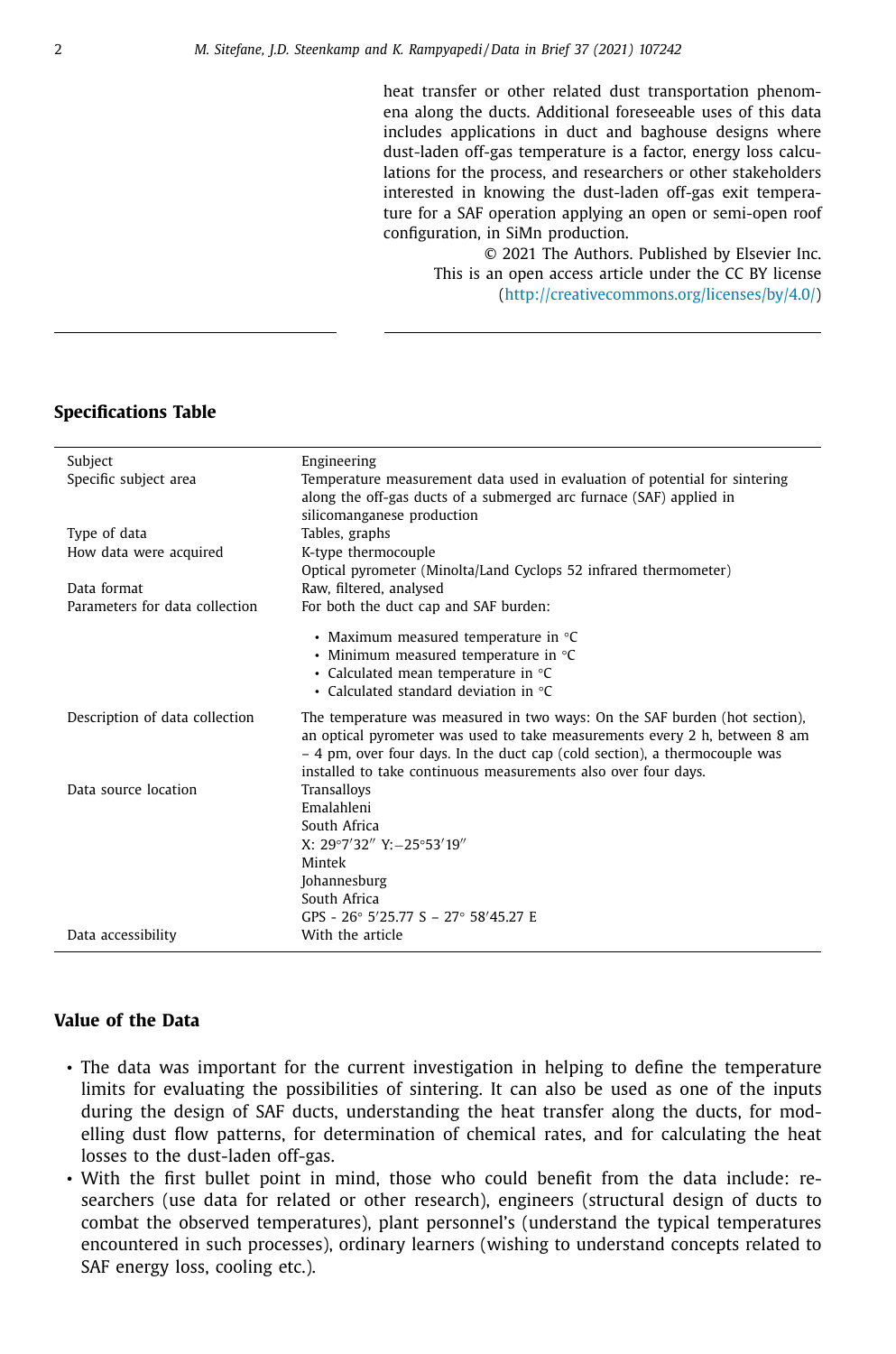• The data can be used to evaluate different duct designs should the main cause of blockages be temperature related. An example of this may be a duct design which include additional cooling to ensure temperatures below dust sintering temperatures.

### **1. Data Description**

The datasets presented here were obtained from direct industrial measurements, taken over four days. Each graph in Fig. 1 graphically depicts the change in duct cap temperature over a 24 hour period. The duct cap temperatures were measured using a permanently stationed K-type thermocouple. The practise of using thermocouples in high intensity environments is a common practise [\[1,2\].](#page-5-0) It is generally known that radiation in such environments can cause discrepancies in the measured temperature  $[2]$ . These discrepancies can be countered in several ways: the usage of a radiation shield, taking readings over a long period to obtain the average temperature with time, using smaller thermocouple beads, using new shiny thermocouples to reduce emis-sivity [\[1,2,3\].](#page-5-0) In this work, measurements were performed over an extended period to mitigate against radiation. Since the graphs below were reconstructed from industrial graphical images, the raw data is available in the appendix (labelled as Table II), and as a Microsoft excel sheet file named Raw data *- the actual sheet is named* (Table II).

[Fig.](#page-3-0) 2 graphically depicts the outcomes of the measurements of the SAF burden temperatures. The primary data from which this graph was constructed is available in the repository as a Microsoft Excel file named *Data* in the "SAF burden" sheet.

[Table](#page-3-0) 1 summarises the calculated mean, calculated standard deviation, measured maximum and measured minimum temperatures of the duct cap as well as the SAF burden. It should be noted that the data for the duct cap was obtained by extracting the peak measurements across all four graphs in Fig. 1. Again the filtered data is available as a Microsoft excel file named *Data* under the "duct cap" sheet.



**Fig. 1.** Graphical representation of change in duct cap temperatures over time, with: (i) Day 1, (ii) Day 2, (iii) Day 3, and (iv) Day 4.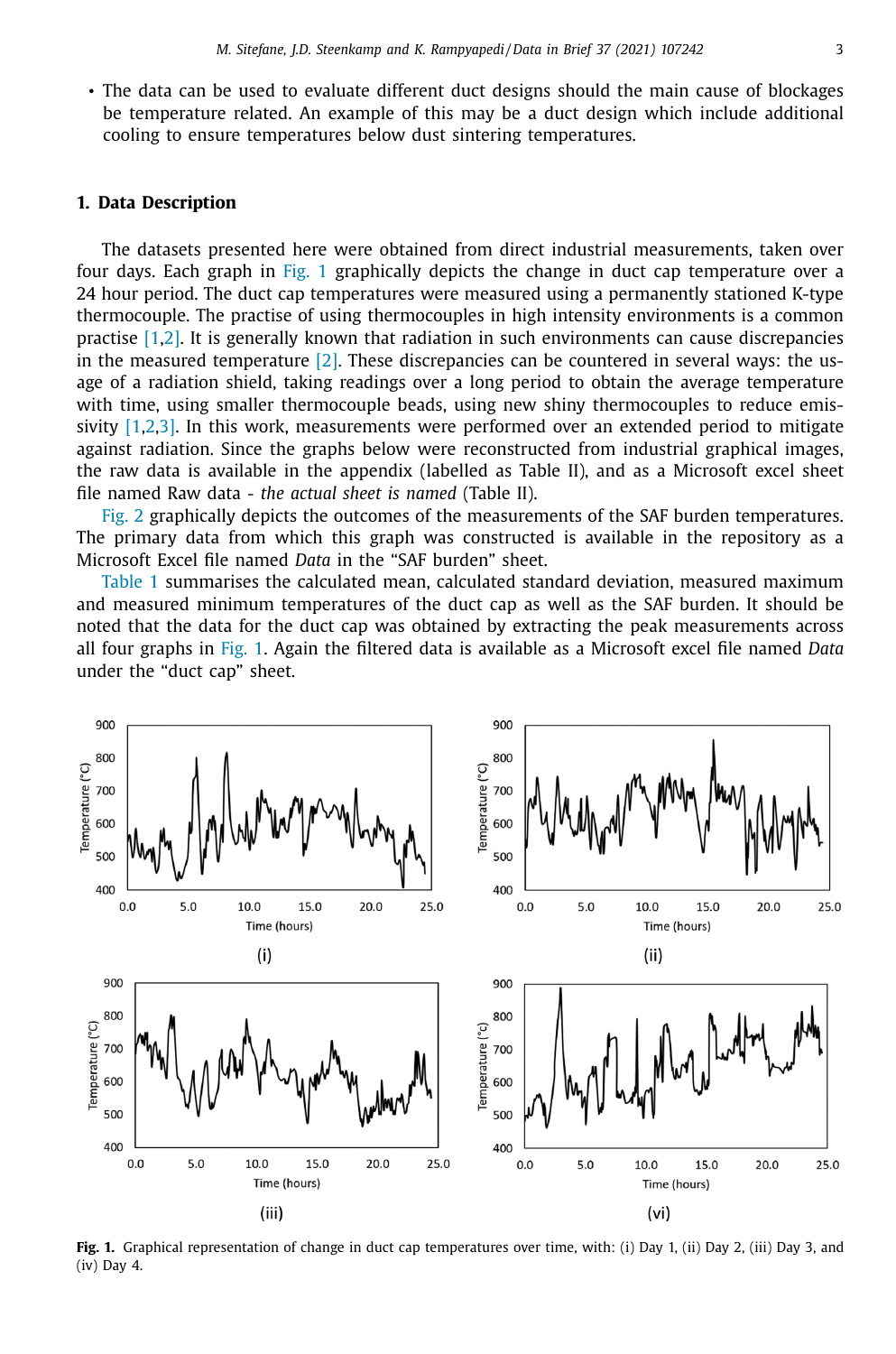<span id="page-3-0"></span>

**Fig. 2.** Graph reconstructed from industrial measurements of SAF burden temperatures (maximum temperature) for day 1 to day 4.

#### **Table 1**

Data summary of duct cap and SAF burden temperature measurements.

|                      | Duct Cap $(^{\circ}C)$ | SAF burden $(°C)$ |
|----------------------|------------------------|-------------------|
| Mean                 | 623                    | 1184              |
| Standard deviation   | 83                     | 97                |
| Maximum - measured   | 885                    | 1375              |
| Minimum - measured   | 408                    | 861               |
| Maximum - calculated | 706                    | 1281              |
| Minimum - calculated | 540                    | 1087              |

## **2. Experimental Design, Materials and Methods**

#### *2.1. Duct cap (Cold section)*

In terms of the duct cap temperature, continuous measurements were taken by a permanently installed K-type thermocouple. The thermocouple was positioned close to the tip end of the ducts, before the start of the horizontal stack section (see [Fig.](#page-4-0) 3). It was placed inside the duct in such a fashion that the measurements were obtained from the dust-laden off-gas itself, instead of the steel shell temperature. A separate steel shell thermocouple was also installed. As previously mentioned, measurements were automatically logged on a continuous base. The outcome was a graphical depiction that could easily be viewed on the operator's screen inside the plant control room.

## *2.2. SAF burden (Hot section)*

In the case of SAF burden temperatures, a calibrated optical pyrometer (Minolta/Land cyclops 52 infrared thermometer) was utilised. The pyrometer was set at an emissivity of 0.7  $\epsilon$  (from personal advise and values in reference  $[4]$ ), and a distance of infinity (to account for the 7 metres distance between the SAF and the point of measurement). The SAF burden was stationed about 3 metres below the lowest point of the duct. Measuring the temperature entailed pointing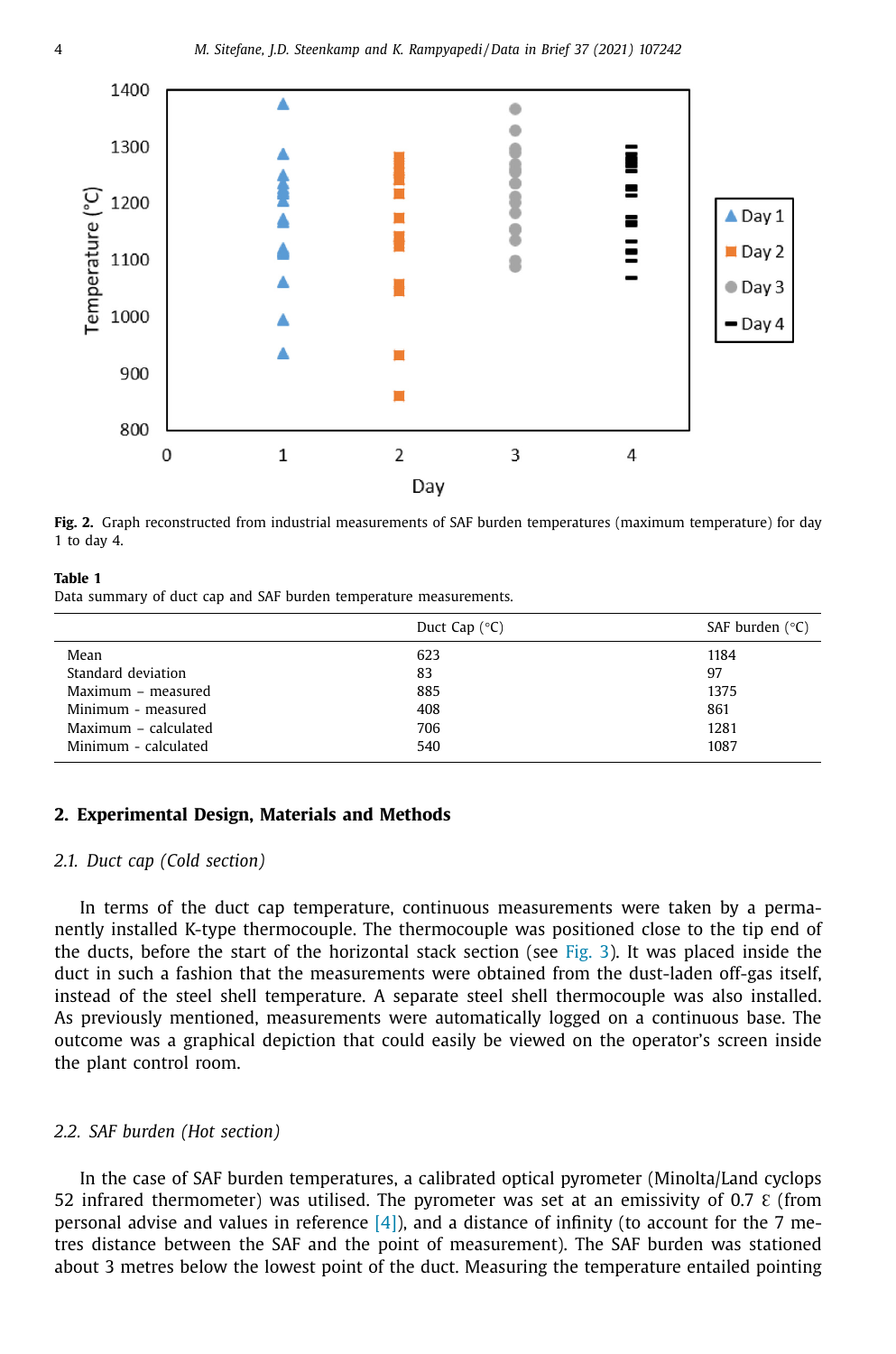<span id="page-4-0"></span>

**Fig. 3.** of (a) Schematic diagram showing position of duct cap and SAF burden relative to the SAF, (b) photograph showing duct cap thermocouple position, and (c) photograph showing SAF bed appearance during operations (all values in metres).

the pyrometer on the surrounding flames observed on the SAF bed. Measurements were taken at four randomly selected positions, between 8 am and 4 pm (every two hours), to account for variance in heat distribution across the SAF bed. Fig. 3 presents a detailed diagram as well as photographs, depicting the positions where temperature measurements were taken.

## **CRediT Author Statement**

**Martin Sitefane:** Conceptualization, Methodology, Formal analysis, Investigation, Data curation, Writing-Original draft preparation, Visualisation, Project administration, funding acquisition; **Joalet Steenkamp:** Writing, reviewing and editing, Supervision; **Khutso Rampyapedi:** Support, Data acquisition.

#### **Declaration of Competing Interest**

The authors declare that they have no known competing financial interests or personal relationship which that have or could be perceived to have influenced the work reported in this article.